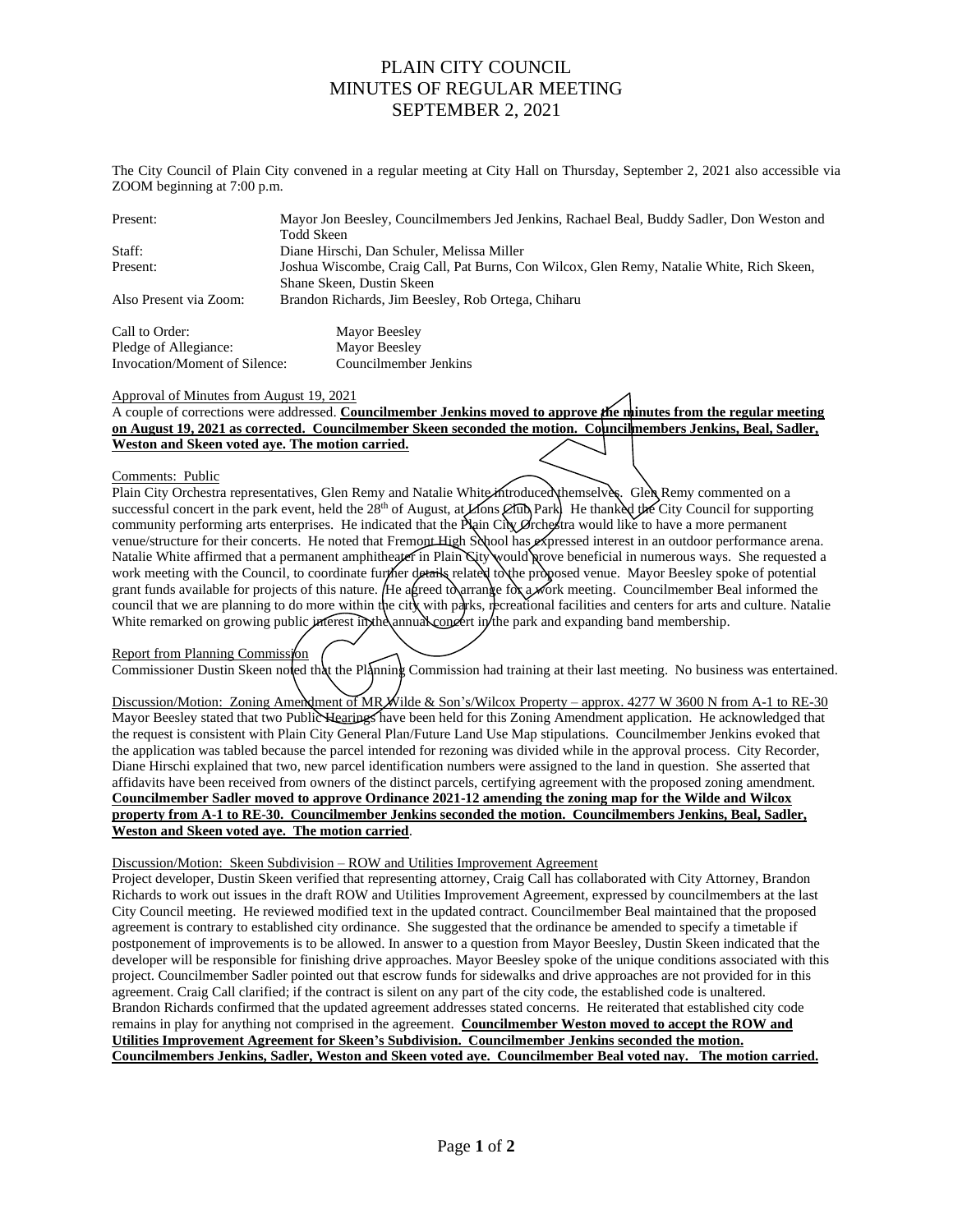# PLAIN CITY COUNCIL MINUTES OF REGULAR MEETING SEPTEMBER 2, 2021

Discussion/Motion: Resolution – Accept Petition for Annexation – Joe Marsh – approx. 2200 N 3450 W Mayor Beesley described the location and other circumstances related to the Petition for Annexation. **Councilmember Sadler moved to approve Resolution 2021-09 to accept the petition for the Joe Marsh property to come in as an A-1 zone. Councilmember Beal seconded the motion. Councilmembers Jenkins, Beal, Sadler, Weston and Skeen voted aye. The motion carried.**

Motion: Approval of Business Licenses

New Tanned Hide Leather & Sharpening Adrienne Gray 2265 N 4575 W custom leatherwork & tool sharpening Emme's Cotton Candy Tamara Smith 2611 N 3375 W cotton candy sales JW Concrete & Construction Jaxon Whitney 4160 W 2250 N concrete and construction **Councilmember Sadler moved to approve the business licenses as presented. Councilmember Jenkins seconded the motion. Councilmembers Jenkins, Beal, Sadler, Weston and Skeen voted aye. The motion carried.**

Motion: Approval of Warrant Register

See warrant register dated 08/19/2021 and 08/31/2021. **Councilmember Jenkins moved to approve and pay the bills as presented. Councilmember Beal seconded the motion. Councilmembers Jenkins, Beal, Sadler, Weston and Skeen voted aye. The motion carried.**

### Report from City Council

Councilmember Beal requested a follow-up work meeting with Connext. She-indicated that there are perceived miscommunications in the introductory presentation of their product and service.

Councilmember Sadler reported that he attended the Plain City Orchestra's concert in the park. He complimented the musicians and organizers of the event. He spoke of plans for an open air performing arts yenue. He advised that the Council maintain the momentum toward locating and building the theater.

Councilmember Skeen sought a status update on improved lighting at Rioneer Park. He stated that the City owes the Fire Department a storage shed.

Mayor Beesley reported on a successful surveillance camera trial, carried out on principal arteria roads in Plain City. He commented on an uptick in vandalism and theft in recent months. He proposed that cameras be installed, along with additional lighting, at city parks. Weber County Shariff Lieutenant, Mark Horton spoke of a surveillance camera system used by Farr West to keep watch over their public parks. He encouraged the use of high-resolution cameras. He briefly explained the purpose of license plate readers. Mayor Beesley requested the matter of budgeting for high-resolution surveillance equipment be put on the agenda for the next City Council meeting. Public Works Director, Dan Schuler reported that he ordered four solar lights to be installed at Lee Olsen and Pioneer parks.

### **At 7:37 p.m. Councilmember Sadler moved to adjourn and was seconded by Councilmember Skeen seconded the motion. The vote was unanimous.**

 $\mathcal{L}_\mathcal{L}$  , which is a set of the set of the set of the set of the set of the set of the set of the set of the set of the set of the set of the set of the set of the set of the set of the set of the set of the set of City Recorder

Mayor

Date approved

\_\_\_\_\_\_\_\_\_\_\_\_\_\_\_\_\_\_\_\_\_\_\_\_\_\_\_\_\_\_\_\_\_\_\_\_\_\_\_\_\_\_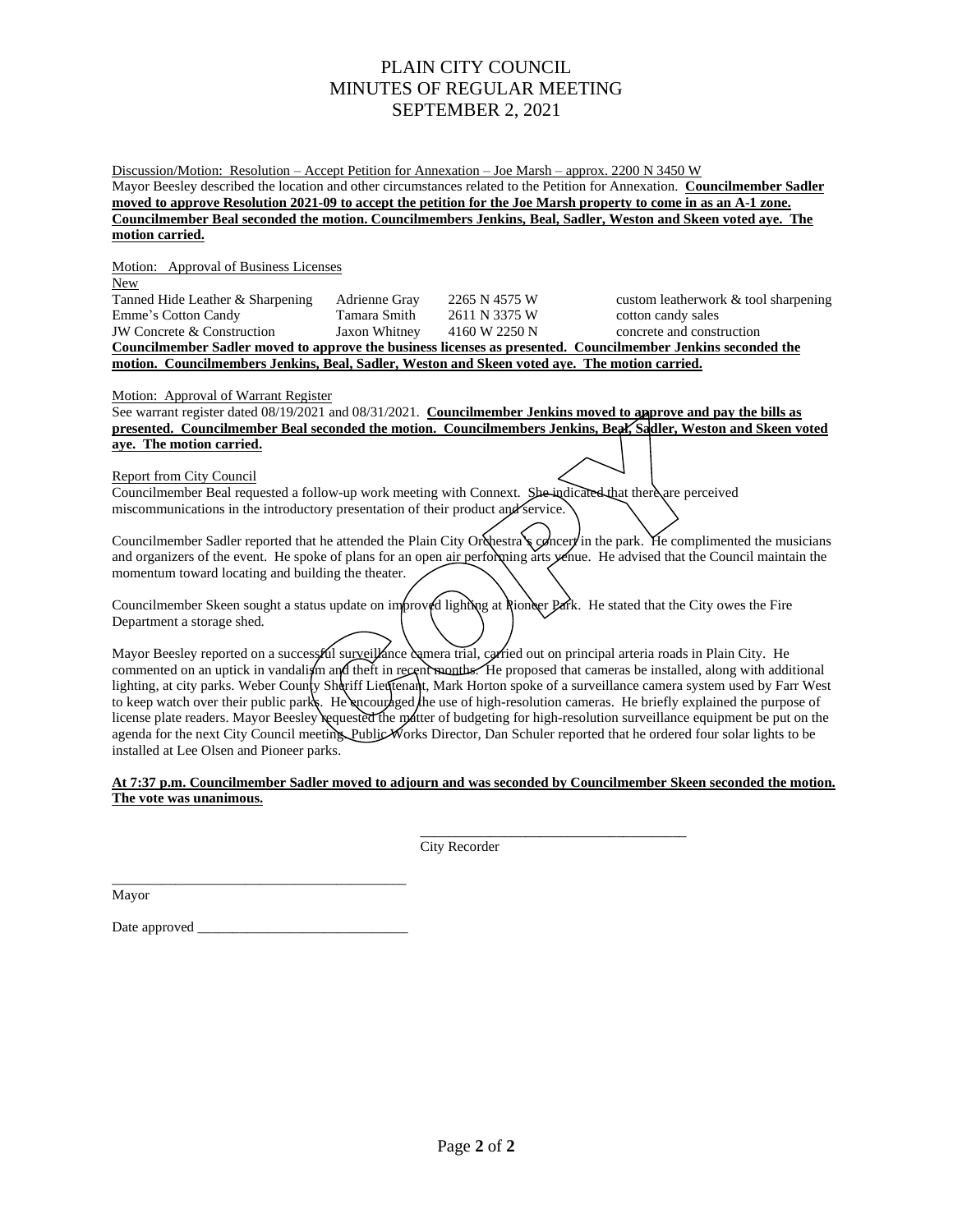## PLAIN CITY COUNCIL MINUTES OF REGULAR MEETING SEPTEMBER 16, 2021

The City Council of Plain City convened in a regular meeting at City Hall on Thursday, September 16, 2021 also accessible via ZOOM beginning at 7:00 p.m.

Present: Mayor Jon Beesley, Councilmembers Jed Jenkins, Rachael Beal, Buddy Sadler and Don Weston Present on Zoom: Councilmember Todd Skeen Staff: Diane Hirschi, Dan Schuler, Ryan Child, Melissa Miller Present: Rick Scadden, Glen Remy, Luigi Panunzio, Natalie White, Lt. Mark Horton Also Present via Zoom: Brandon Richards, Rob Ortega, Debbie Robinson, Miles Robinson, Adams Family, Andrew Warren

Call to Order: Mayor Beesley Pledge of Allegiance: Councilmember Beal Invocation/Moment of Silence: Mayor Beesley

## Approval of Minutes from September 2, 2021

**Councilmember Jenkins moved to approve the minutes from the regular meeting on September 2, 2021 as presented. Councilmember Skeen seconded the motion. Councilmembers Jenkins, Beal, Sadler, Weston and Skeen voted aye. The motion carried.**

### Comments: Public

Plain City Orchestra representative, Glen Remy presented  $\alpha$  slideshow, complete with text and multimedia content, summarizing a proposal for a Plain City Amphitheater. He described the basic design of an outdoor arena. He spoke of preferred location criteria. He listed community groups that would utilize an amphitheater for events. He displayed a construction cost estimate and commented on a course of action. Councilmember Skeen remarked on grant funding that may be available for this project.

## Report from Planning Commission

Commissioner Rob Ortega agreed to report and a ked for time to retrieve an agenda for the previous Planning Commission meeting. Mayor Beesley stated that he would give him time to comment at a later point.

## Public Hearing: Adjustments to the  $\sqrt{2}$  City Budgets

Councilmember Sadler moved to go into/a public hearing. Councilmember Beal seconded the motion. Councilmembers **Jenkins, Beal, Sadler, Weston and Skeen voted aye. The motion carried.** Fire Chief Dennis Crezee compared pay schedules for fire and ambulance personnel, employed by Plain City. He told of staffing challenges he's encountered since his return from retirement. He laid out a stipend program and recommended it be instituted. He commented on public safety certification processes and benefits. He explained how the proposed stipend program would affect the City Budgets. He advised of ongoing recruitment efforts. He contrasted the taxable value of contracting services through Weber Fire District. Councilmember Weston queried about the quantity of calls the Fire Department fields annually. Chief Crezee informed that the Plain City station has taken 132 calls, this year. He noted; in years past, the total number of calls has been around 300. **Councilmember Jenkins moved to go out of the public hearing and into the regular meeting. Councilmember Sadler seconded the motion. Councilmembers Jenkins, Beal, Sadler, Weston and Skeen voted aye. The motion carried.**

## Discussion/Motion: Cameras and Lighting in Parks and Flock Security

process for supplementary cameras that will be set up in the parks.

Law Enforcement Consultant for Flock Safety, Andrew Warren gave an audiovisual presentation on the company's model for leveraging the future of policing, now. He gave details about a license plate reading camera, currently being implemented by a growing network of agencies, including Ogden City. He gave a brief overview of Flock Safety's products and services. He described how multiple jurisdictions can interact through the Flock Safety system. Weber County Sheriff Lt. Mark Horton told of the association of communities in Weber County that are now utilizing the Flock Safety system and would link to the Plain City installation. In answer to Councilmember Sadler's question, he advised that the City start with cameras that will focus on rear license plates. He emphasized that the proposed license plate readers are for law enforcement purposes only. Andrew Warren relayed information about image quality and low-light scotopic technologies. Mayor Beesley recounted the approximate cost of the proposed Flock system and broke down the price factors. He commented on camera location prospects. **Councilmember Sadler moved to proceed with preparing a contract for (up to six) security cameras, as discussed. Councilmember Skeen seconded the motion. Councilmembers Jenkins, Beal, Sadler, Weston and Skeen voted aye. The motion carried.** Mayor Beesley opened discussion on the topic of lighting and additional security provisions in Plain City parks. Dan Schuler indicated that solar security lights have been positioned at key sites in Lee Olsen Park. He affirmed that the lighting conforms with dark-sky directives. He told of other locations where he will place solar security lights, forthwith. He asserted that restroom facilities in Plain City public parks are well-lighted with permanent fixtures. Mayor Beesley remarked on the bid proposal